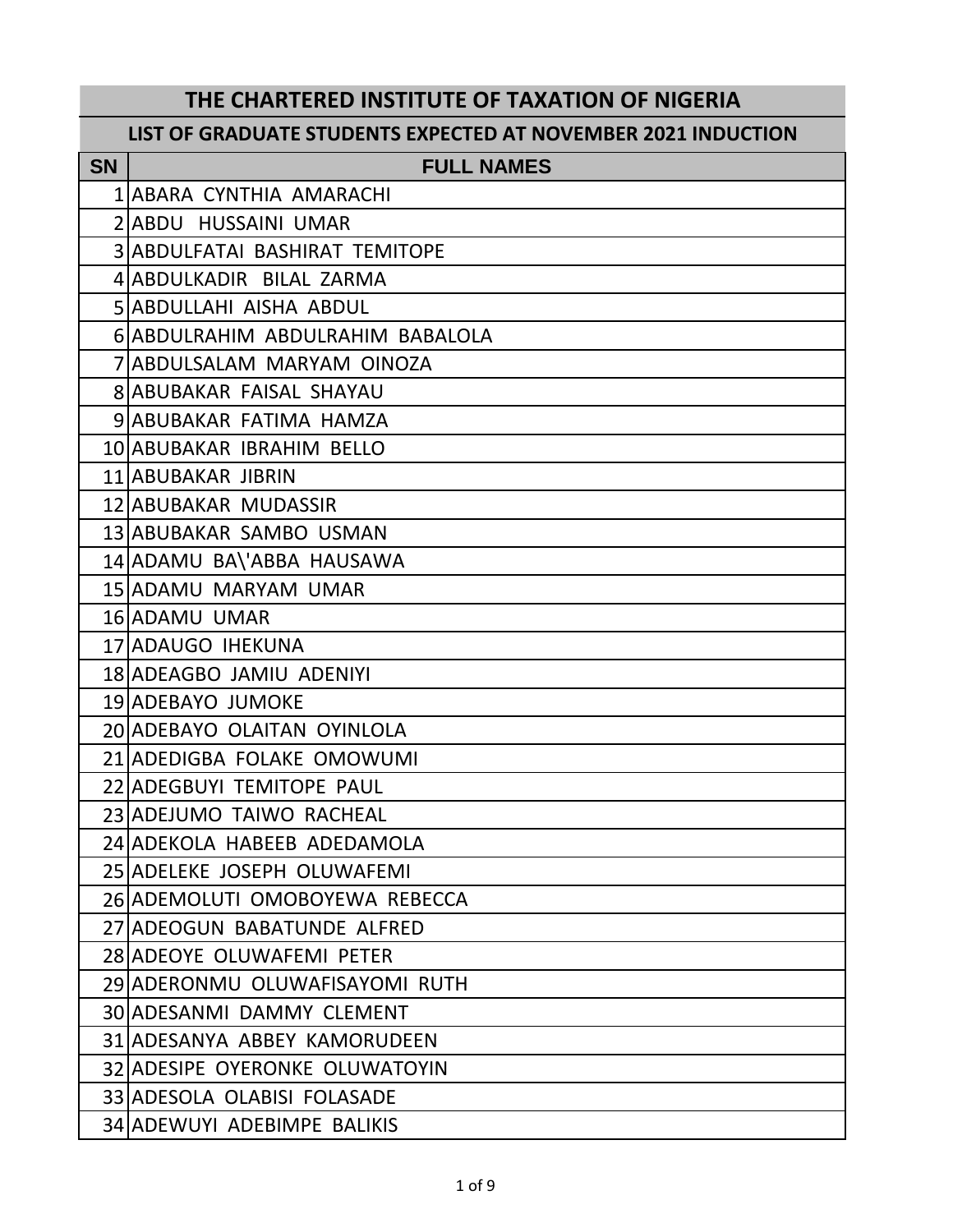|           | LIST OF GRADUATE STUDENTS EXPECTED AT NOVEMBER 2021 INDUCTION |
|-----------|---------------------------------------------------------------|
| <b>SN</b> | <b>FULL NAMES</b>                                             |
|           | 35 ADEYEMI MOSHOOD ABIODUN                                    |
|           | 36 ADEYOOLA OLADOTUN MICHEAL                                  |
|           | 37 ADULOJU MARY OYEYEMI                                       |
|           | 38 ADURADOLA TOLUWALEKE PAUL                                  |
|           | 39 AFOLABI OLADEPO KOLA                                       |
|           | 40 AGBANA ABIODUN STEPHEN                                     |
|           | 41 AGBESANMI REMILEKUN OJELABI                                |
|           | 42 AHMED ADAMU                                                |
|           | 43 AHMED JAMILA BARATA                                        |
|           | 44 AINA OLUFUNKE ESTHER                                       |
|           | 45 AJANI ADEBIMPE OMOLAYO                                     |
|           | 46 AJAYI-OLAWAIYE OLA SAMUEL                                  |
|           | 47 AKANDE SUNDAY ADEBOLA                                      |
|           | 48 AKI RHODA AWEYI                                            |
|           | 49 AKINDELE TAIWO OLALEKAN                                    |
|           | 50 AKINRINLOLA JOSEPH ALABA                                   |
|           | 51 AKINYEMI KUDIRAT FOLAKE                                    |
|           | 52 AKIODE TEMITOPE OMOWALE                                    |
|           | 53 AKPERI MAY IHIENBUOBY                                      |
|           | 54 AKUJIEZE NGOZI STELLA                                      |
|           | 55 ALASE JULIUS OLORUNSOGO                                    |
|           | 56 ALEBIOSU ADEDAYO MOYOSORE                                  |
|           | 57 ALESINLOYE RUTH OLUSOLA                                    |
|           | 58 ALHAJI FATI ZANNAH                                         |
|           | 59 ALHASSAN HANIFAT HARUNA                                    |
|           | 60 ALI HAMISU YAKASAI                                         |
|           | 61 ALIYU IDRIS INUWA                                          |
|           | 62 ALIYU JAMILA                                               |
|           | 63 ALIYU WASILA HABIB                                         |
|           | 64 ALIYU BASHIR MAHMUD                                        |
|           | 65 ALOBO ALOBO INNOCENT                                       |
|           | 66 ALUJU JONATHAN                                             |
|           | 67 AMACHREE ORUSOSO NENE                                      |
|           | 68 AMAO OLUWATOYIN TEMITAYO                                   |
|           | 69 AMINU ABDULLAHI ABUBAKAR                                   |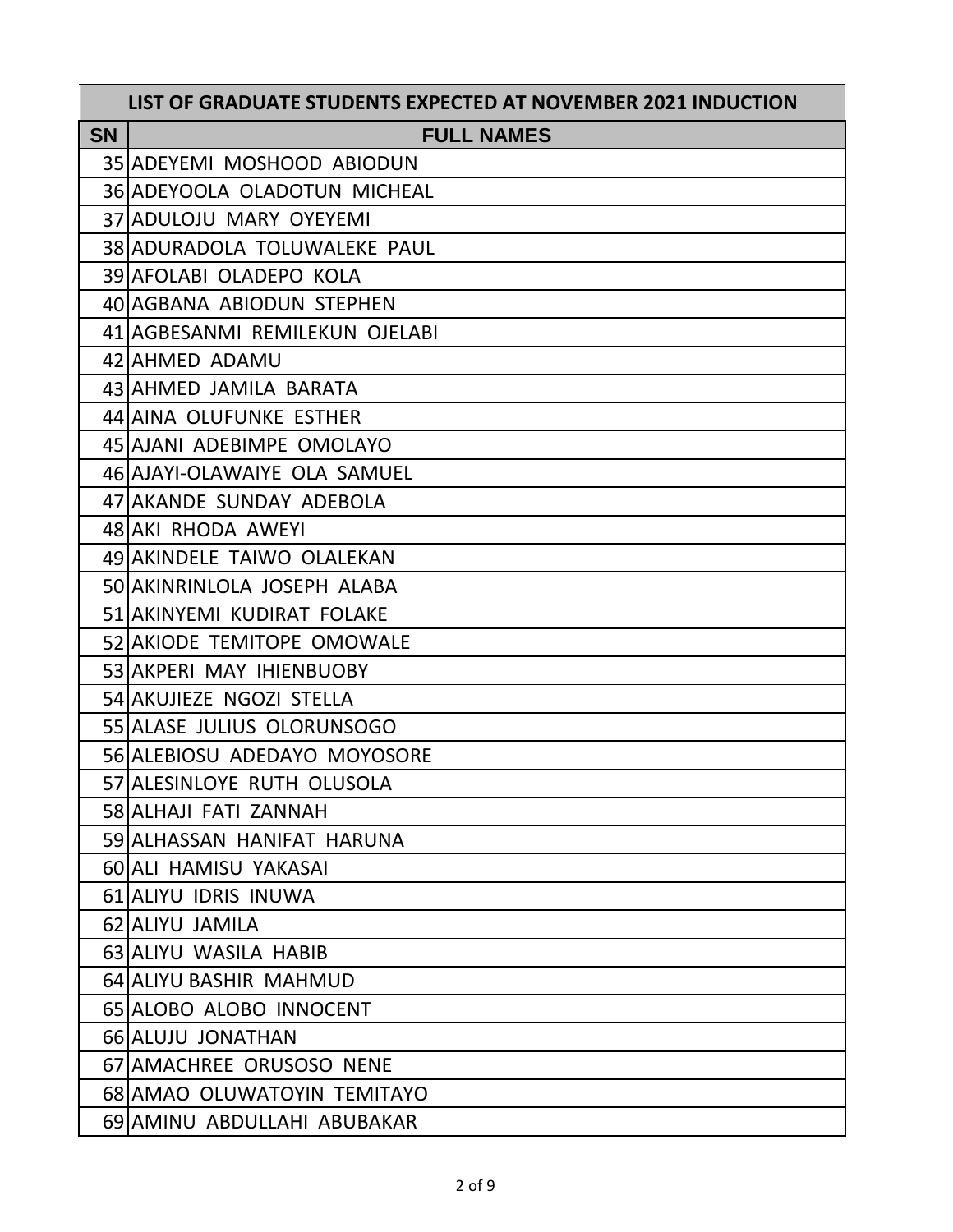|           | LIST OF GRADUATE STUDENTS EXPECTED AT NOVEMBER 2021 INDUCTION |
|-----------|---------------------------------------------------------------|
| <b>SN</b> | <b>FULL NAMES</b>                                             |
|           | 70 AMINU IBRAHIM                                              |
|           | 71 ANIMASHAUN ATINUKE YETUNDE                                 |
|           | 72 ANTHONY CHUKWU MONDAY                                      |
|           | 73 ARABI AMIRAH JAMAL                                         |
|           | 74 ARABO UMAR PARIYA                                          |
|           | 75 ARO SHERIFAT ABIODUN                                       |
|           | 76 AROWOSAIYE AYOOLA OLUWAFEMI                                |
|           | 77 AROWOSEGBE SHOLA SUNDAY                                    |
|           | <b>78 ASHA OYELEYE OLADIPO</b>                                |
|           | 79 ATIKU FATIMA SAID                                          |
|           | <b>80 ATIKU RILWANU DABAI</b>                                 |
|           | 81 ATUEGBUNAM AFAM SHEDRACK                                   |
|           | 82 AUWAL NASIR MAIMANJA                                       |
|           | 83 AWWAL-YUNUSA YETUNDE                                       |
|           | 84 AYANBADEJO OLUWASOLA JUSTINA                               |
|           | 85 AYANGBESAN OLADIMEJI ADEDAMOLA                             |
|           | 86 AYENI OLANIYI JAMES                                        |
|           | 87 AYENI OLUMIDE AYODELE                                      |
|           | 88 AYIBA AKUDO MARY                                           |
|           | 89 AYODEJI OLANIKE ESTHER                                     |
|           | 90 AYODELE OLUFEMI                                            |
|           | 91 BABA ARIKIME                                               |
|           | 92 BABATUNDE GBOLAHAN IDRIS                                   |
|           | 93 BABAYANJU ABDULGANIYU AKANJI                               |
|           | 94 BALOGUN BABATUNDE OMOTOSHO                                 |
|           | 95 BALOGUN HAMMED OLANREWAJU                                  |
|           | 96 BALOGUN SAMIAT OMOTOLA                                     |
|           | 97 BAMIDELE OLUWATOMI AINA                                    |
|           | 98 BELLO RASHIDA AHMED                                        |
|           | 99 BELLO SULAIMAN MALIK                                       |
|           | 100 BUKAR EMMANUEL                                            |
|           | 101 BUKAR GANA IDRIS                                          |
|           | 102 BUKAR GREMA                                               |
|           | 103 BUKAR MUSTAPHA ALIBE                                      |
|           | 104 BULUS NYAPA BAWA                                          |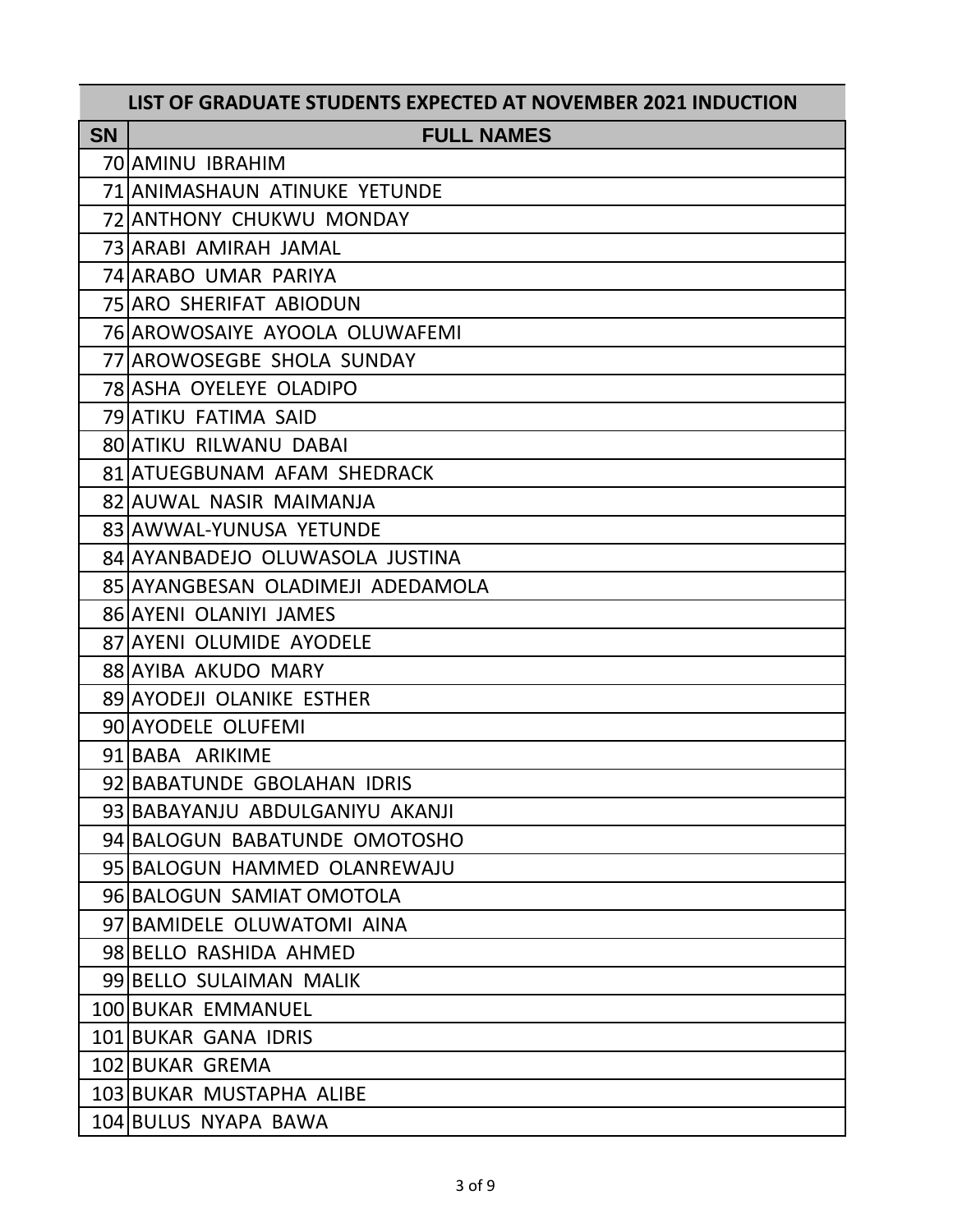| LIST OF GRADUATE STUDENTS EXPECTED AT NOVEMBER 2021 INDUCTION |                                |
|---------------------------------------------------------------|--------------------------------|
| <b>SN</b>                                                     | <b>FULL NAMES</b>              |
|                                                               | 105 BULUS SHADRACH MAKAMA      |
|                                                               | 106 CHIBUZOR TEGA MARIAN       |
|                                                               | 107 COLE MOYOSOLA OLAYINKA     |
|                                                               | 108 DALHATU LAWAL              |
|                                                               | 109 DAUDA SHAMSIYA             |
|                                                               | 110 DAVID-NEG MICHAEL MOLOLA   |
|                                                               | 111 DAWHA SIMON JOHN           |
|                                                               | 112 DIKE ANAYO KIZITO          |
|                                                               | 113 EBELE ANTHONY ESOGBUNEM    |
|                                                               | 114 EDIDI RUKAYAT OYINKANSOLA  |
|                                                               | 115 EDIM SOLOMON EBA           |
|                                                               | 116 EGBEDI JOY GLORY           |
|                                                               | 117 EGBONTAN FOLASHOLU FRANCIS |
|                                                               | 118 EKENNA GOLDIER UKACHI      |
|                                                               | 119 EKPO IMAOBONG ENO          |
|                                                               | 120 EKUMANKAMA NNANNA STANLEY  |
|                                                               | 121 EL-BADAWY MUHAMMAD HASSAN  |
|                                                               | 122 ELEGBEDE BILIKIS BUKOLA    |
|                                                               | 123 ELOHOR EMAMEZI MARY        |
|                                                               | 124 EMENYA SATURDAY IYOHA      |
|                                                               | 125 ENIFENI TAIBAT OMOWUNMI    |
|                                                               | 126 ENOWOGHOMWENMA FELIX       |
|                                                               | 127 EZEJI FRANCIS CHINEDU      |
|                                                               | 128 FABIKUN TOLULOPE TAIWO     |
|                                                               | 129 FAGBEMI CHRISTIANAH TAIWO  |
|                                                               | 130 FAROUQ ISMAIL YAHYA        |
|                                                               | 131 FATUKASI CLARA OLAMIPOSI   |
|                                                               | 132 GABRIEL OLUGBENGA AYODELE  |
|                                                               | 133 GALI MATTHEW AYUBA         |
|                                                               | 134 GARBA BELLO                |
|                                                               | 135 GOGARAM ZULAI ALIYARO      |
|                                                               | 136 HAMMAN ADIL ADAMU          |
|                                                               | 137 HAMMAN SAIDU               |
|                                                               | 138 HARUNA SHAMSUDEEN          |
|                                                               | 139 HASSAN MOHAMMED HABIBA     |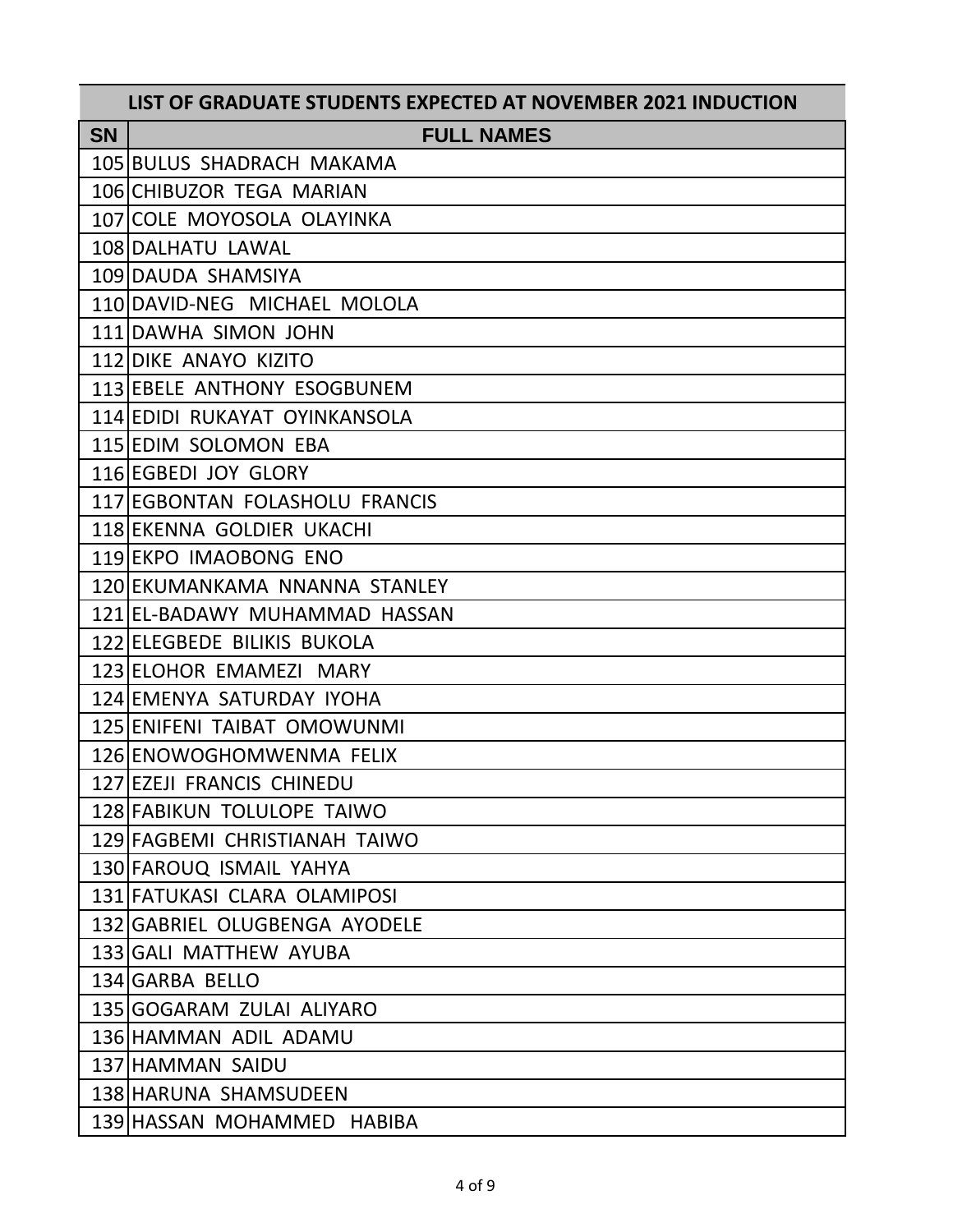| LIST OF GRADUATE STUDENTS EXPECTED AT NOVEMBER 2021 INDUCTION |                                       |
|---------------------------------------------------------------|---------------------------------------|
| <b>SN</b>                                                     | <b>FULL NAMES</b>                     |
|                                                               | 140 HUSSAINI ABUBAKAR SAHABI          |
|                                                               | <b>141 IBEKWE MARY CHINYERE</b>       |
|                                                               | 142 IBRAHIM MOHAMMEDKING              |
|                                                               | 143 IBRAHIM SALIHU                    |
|                                                               | 144 IIDIGO CLARE ODINAKACHUKWU        |
|                                                               | 145 IFEKWUNA CHIDINMA DAVID           |
|                                                               | 146 IGWEALOR ONYEKA STANLEY           |
|                                                               | 147 ILIYASU NASIRU INDABAWA           |
|                                                               | 148 ILO CYNTHIA CHIDIMMA              |
|                                                               | 149 INYANG EMEM ASUQUO                |
|                                                               | 150 IRO BELLO                         |
|                                                               | 151 ISA USMAN                         |
|                                                               | 152 ISAH DALUTA JAAFAR                |
|                                                               | 153 ISAH MOHAMMED                     |
|                                                               | 154 ISAH YUSUF ABDULLAHI              |
|                                                               | <b>155 ISMAIL TAWAKALITU TEMILOLA</b> |
|                                                               | 156 ISOKPAN ATEKHA                    |
|                                                               | 157 IVWURIE JULIE OGHENEOVO           |
|                                                               | 158 IYERE - SOLOMON AMAKA FRANCISCA   |
|                                                               | 159 JAFARU HADIZA PAKI                |
|                                                               | 160 JIBREEL EL-MAUDE GAMBO            |
|                                                               | 161 KACHALLAH-KOTOKO FATIMA BUKAR     |
|                                                               | 162 KALEJAIYE OLUWAYEMISI IDOWU       |
|                                                               | 163 KOLAWOLE OLAKUNLE TAOFEEK         |
|                                                               | 164 KOLAWOLE TEMITAYO ABIODUN         |
|                                                               | 165 KOMOLAFE GRACE ADEOLUWA           |
|                                                               | 166 LOKOSON EBIERE ELIZABETH          |
|                                                               | 167 MADAKI FAROUK                     |
|                                                               | 168 MADAKI SAKINA ABDU                |
|                                                               | 169 MADU NONYE BETSY                  |
|                                                               | 170 MAGAJI SHUAIBU                    |
|                                                               | 171 MAIGUWA BARNABAS PHILIP           |
|                                                               | 172 MAINA WAKILAMTU ISA               |
|                                                               | 173 MANSIR USMAN                      |
|                                                               | 174 MARTINS DEBORAH ULUNMA            |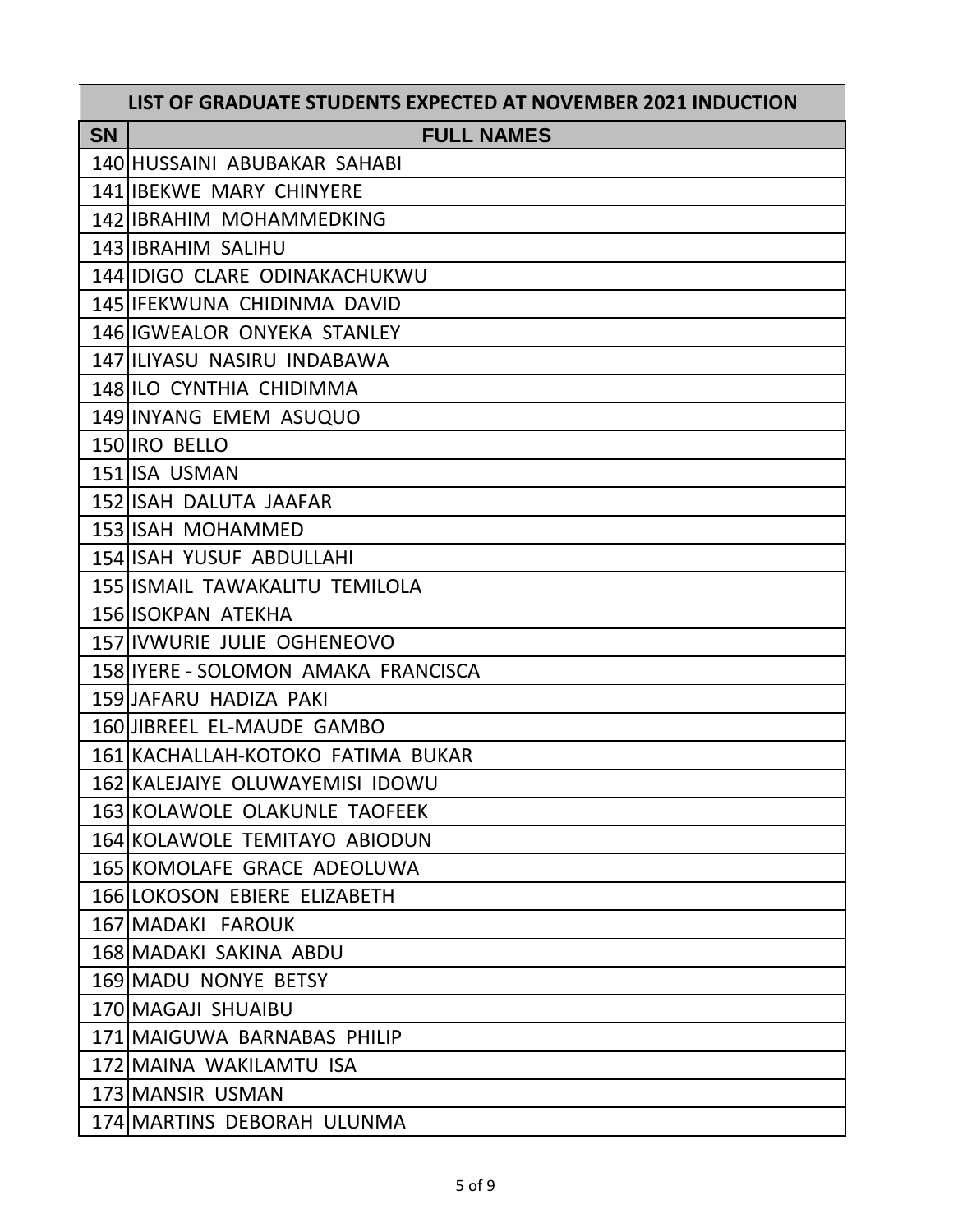| LIST OF GRADUATE STUDENTS EXPECTED AT NOVEMBER 2021 INDUCTION |                                        |
|---------------------------------------------------------------|----------------------------------------|
| <b>SN</b>                                                     | <b>FULL NAMES</b>                      |
|                                                               | 175 MATHEW SWANDUNIO GRACE             |
|                                                               | 176 MAXWELL-AFOLABI OLAYEMI OLUWABUNMI |
|                                                               | 177 MOHAMMED AHMED                     |
|                                                               | 178 MOHAMMED HAJARA                    |
|                                                               | 179 MOMODU SAKIRU ADEKUNLE             |
|                                                               | 180 MU\'AZU IBRAHIM                    |
|                                                               | 181 MUHAMMAD BELLO                     |
|                                                               | 182 MUHAMMAD FATIMA YAHAYA             |
|                                                               | 183 MUHAMMAD MUHAMMAD YARO             |
|                                                               | 184 MURTALA ABUBAKAR                   |
|                                                               | 185 MUSA SALEH SHALL                   |
|                                                               | 186 MUSTAFA ABDULSALAM ALI             |
|                                                               | 187 NJOKU OLUCHI PAULINE               |
|                                                               | 188 NNADI ELIZABETH ONYINYECHI         |
|                                                               | 189 NUHU KAMALUDDEEN MUHAMMAD          |
|                                                               | 190 NWABOGOR GODFREY EZENWA            |
|                                                               | 191 OBIMDI NORA ONYINYECHI             |
|                                                               | 192 OBINNA EGEJURU STEPHEN             |
|                                                               | 193 OBODOS BEN                         |
|                                                               | 194 ODEJAYI IBIKUNLE OMOLOLU           |
|                                                               | 195 ODEJIDE AYOTUNDE AKINOLA           |
|                                                               | 196 ODUNAIYA TOLULOPE ABIODUN          |
|                                                               | 197 ODUSANYA OLANIKE OMOTUNDE          |
|                                                               | 198 OFEKE OBIANUWA MICHAEL             |
|                                                               | 199 OGHIFO CLEMENT OMOESIRI            |
|                                                               | 200 OGINNI BENJAMIN OLANIYI            |
|                                                               | 201 OGUNDARE FOLASAYO ADENIKE          |
|                                                               | 202 OGUNTIMEHIN ADEBISOLA THERESA      |
|                                                               | 203 OHIAFI HENRY IDOWU                 |
|                                                               | 204 OJO EMILY MONISOLA                 |
|                                                               | 205 OJO TEMITOPE AYODELE               |
|                                                               | 206 OKEDEJI OLABISI LAWUNMI            |
|                                                               | 207 OKEKE CECILIA UZOMA                |
|                                                               | 208 OKONKWO OBIOMA FELICIA             |
|                                                               | 209 OKUGBENE RUTH SANEMO               |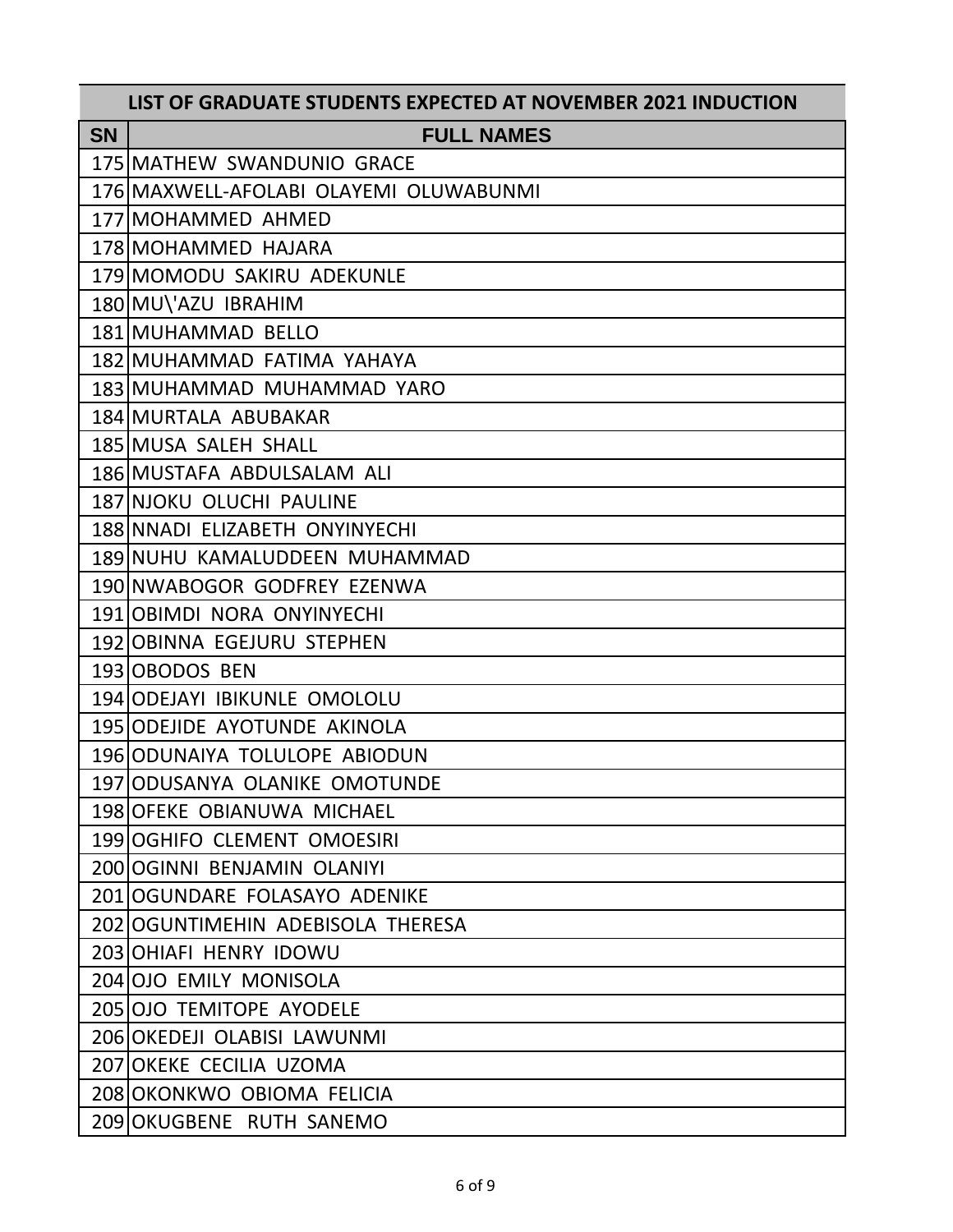|           | LIST OF GRADUATE STUDENTS EXPECTED AT NOVEMBER 2021 INDUCTION |
|-----------|---------------------------------------------------------------|
| <b>SN</b> | <b>FULL NAMES</b>                                             |
|           | 210 OKUGBOYE GBOLAHAN OLADIPUPO                               |
|           | 211 OLADEJI OLAWUMI SOLOMON                                   |
|           | 212 OLADIRAN MONILADE OMOLOLA                                 |
|           | 213 OLAGUNJU FUNSHO ELIZABETH                                 |
|           | 214 OLAITAN OLUWAYEMISI ABIODUN                               |
|           | 215 OLALEMI ADENIRAN JACOB                                    |
|           | 216 OLALEYE OLUSOLA SAMUEL                                    |
|           | 217 OLANREWAJU MODUPE ESTHER                                  |
|           | 218 OLAOYE YEMISI BOLANLE                                     |
|           | 219 OLAWUNMI DAMILOLA OTITOJU                                 |
|           | 220 OLODEOKU JUMOKE MORIAM                                    |
|           | 221 OLORUNLEKE OLADELE SUNDAY                                 |
|           | 222 OLUBIYI OLUFUNMBI ODUNAYO                                 |
|           | 223 OLUBIYI OLUWAFEMI YUNUS                                   |
|           | 224 OLUFEMI OMONIKE TEMITAYO                                  |
|           | 225 OLUSAN ABRAHAM HAOMA                                      |
|           | 226 OLUSOGA OLADELE OLUWASEUN                                 |
|           | 227 OLUWASANMI SUNDAY STEPHEN                                 |
|           | 228 OMATIE EUCHARIA NKEM                                      |
|           | 229 OMBUGU TAIMAKO THOMAS                                     |
|           | 230 OMERU PROGRESS ERIGARE                                    |
|           | 231 OMOPINTEMI IDOWU JEROME                                   |
|           | 232 OMOTAYO OLUWASEUN REMILEKUN                               |
|           | 233 OMOTUNDE TYWO OLUWOLE                                     |
|           | 234 ONADEKO-PELUMI ATINUKE OMOWUNMI                           |
|           | 235 ONAOLAPO ABIMBOLA VERONICA                                |
|           | 236 ONI-GBENGA OLAMIDEKUN AROWOLO                             |
|           | 237 ONONIWU OBIAGELI VERA                                     |
|           | 238 ONWUBALILI EHILENBIALU DEBBIE                             |
|           | 239 ONYEKWERE ANTHONIA ULUNMA                                 |
|           | 240 ORAKWUE SUMBO MODUPE                                      |
|           | 241 ORIAFOH PRECIOUS OMOHZELE                                 |
|           | 242 ORIOKE OMOLAYO FOLAJOKE                                   |
|           | 243 ORIYEMI BOLAJI                                            |
|           | 244 OSEGHE EMMANUEL VICTOR                                    |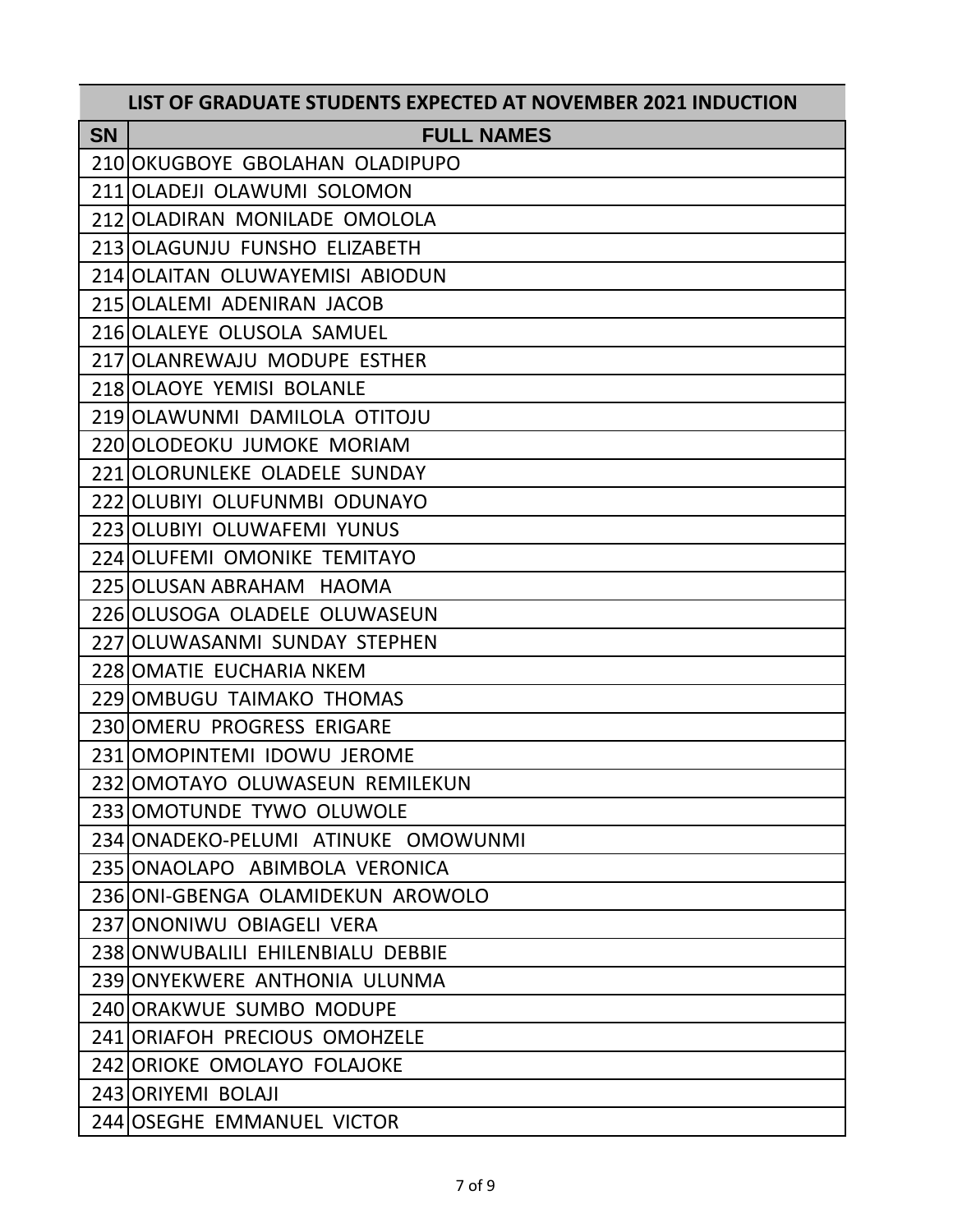|           | LIST OF GRADUATE STUDENTS EXPECTED AT NOVEMBER 2021 INDUCTION |
|-----------|---------------------------------------------------------------|
| <b>SN</b> | <b>FULL NAMES</b>                                             |
|           | 245 OTUFALE TIWALADE                                          |
|           | 246 OWOLABI PETER ADEWALE                                     |
|           | 247 OYEGOKE OMOLADE CLARA                                     |
|           | 248 OYEKOYA KAFAYAT OLUWAKEMI                                 |
|           | 249 OYENEKAN BUNMI FUNMILOLA                                  |
|           | 250 OYENEYIN TOLULOPE RACHEAL                                 |
|           | 251 OYETADE KAZEEM OLAREWAJU                                  |
|           | 252 OYETOLA AMINAT ABIKE                                      |
|           | 253 OYEWALE SURAJUDEEN OYETUNJI                               |
|           | 254 PHILIP-SANUSI OMOLEGHO                                    |
|           | 255 RAHEEM RAHEEMAT FOLASADE                                  |
|           | 256 RAJI ABIOLA FUNMILAYO                                     |
|           | 257 RUFAI ALABI AHMED                                         |
|           | 258 SADIQ OLANREWAJU HAKEEM                                   |
|           | 259 SADISU KAMALA                                             |
|           | 260 SALAMI ADEDOYIN AFOLASHADE                                |
|           | 261 SALAMI EUNICE TUMININU                                    |
|           | 262 SALAMI WASIU KOLAWOLE                                     |
|           | 263 SALAUDEEN OLAJUMOKE FAUZIYAH                              |
|           | 264 SAMSON NELLY OSEYEME                                      |
|           | 265 SANI AISHA NUHU                                           |
|           | 266 SANNI AFEEZ ADELEKE                                       |
|           | 267 SANNI ISLAMIAT OKIKIOLA                                   |
|           | 268 SAVAGE OLUWATAYO MARIAN                                   |
|           | 269 SHEHU HALIMA DAHIRU                                       |
|           | 270 SHEHU YUSUF                                               |
|           | 271 SHOMOYE ADEKUNLE DAVID                                    |
|           | 272 SIMIRE SUNDAY DAVID                                       |
|           | 273 SODIQ SHERIFFDEEN ADEWUNMI                                |
|           | 274 SOLOMON SAMSON                                            |
|           | 275 SOOGUN AYOBAMI OMOTAYO                                    |
|           | 276 SOSANOLU OLUSOJI                                          |
|           | 277 SOYINKA REMILEKUN YETUNDE                                 |
|           | 278 SOYOMBO PATRICK OLAKUNLE                                  |
|           | 279 SULAIMON OPEYEMI MUNIRUDEEN                               |